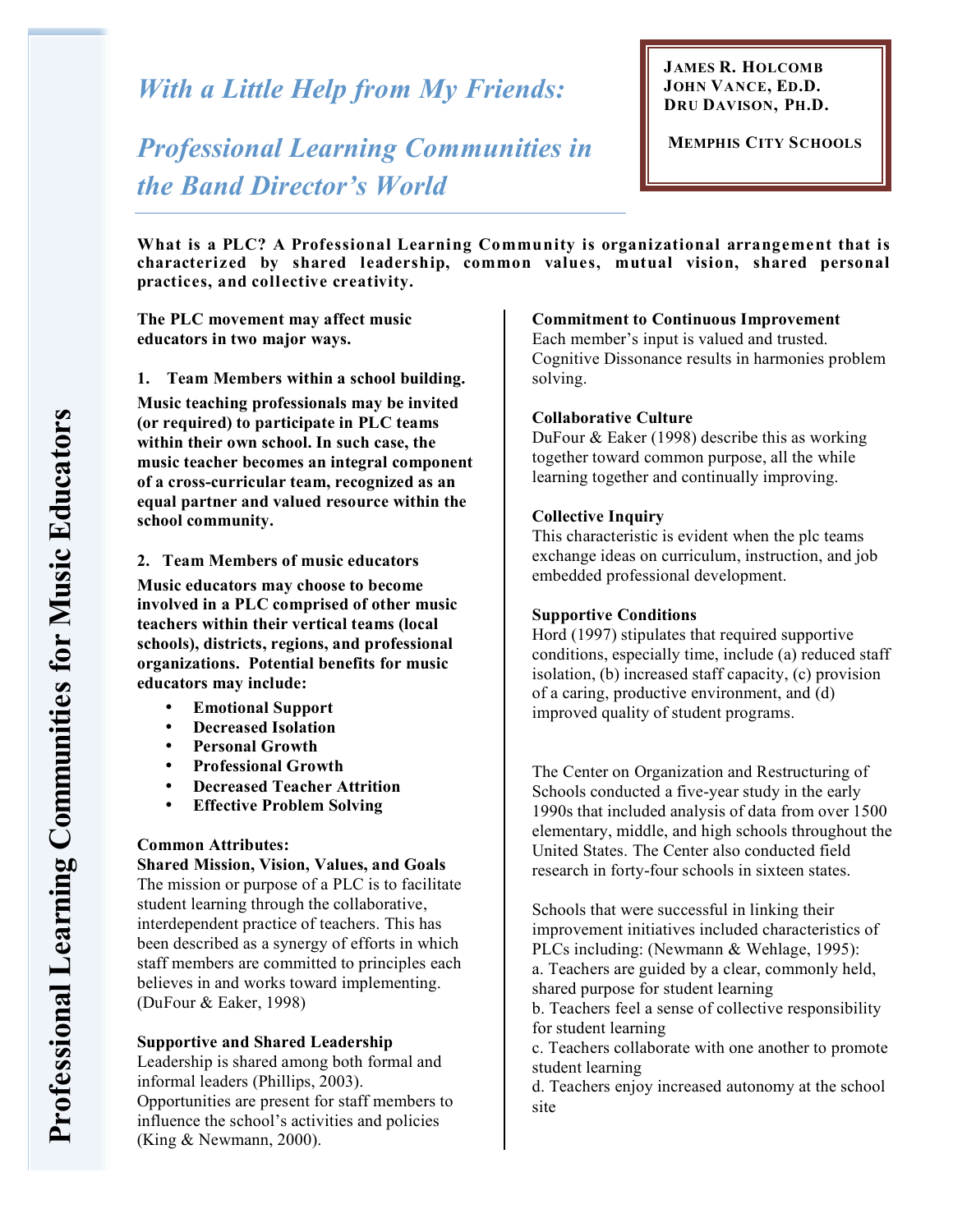## **Are you skeptical? Consider this quote from Richard DuFour (2007):**

Researchers who have studied schools where educators actually engage in PLC practices have consistently cited those practices as our best hope for sustained, substantive school improvement (Darling-Hammond, 2001; Fullan, 2005; Louis & Marks, 1998; McLaughlin & Talbert, 2001; Newmann, 1996; Reeves, 2006; Saphier, 2005; Schmoker, 2005; Sparks, 2005). Those practices have been endorsed by the National Staff Development Council, the National Association of Secondary School Principals, the National Association of Elementary School Principals, the National Commission on Teaching and America's Future, the National Board of Professional Teaching Standards, and the National Forum to Accelerate Middle-Grades Reform. They certainly "complement" the recent recommendations presented in *Success in the Middle* by the National Middle School Association (2006) and *Breaking Ranks in the Middle* by the National Association of Secondary School Principals (2006).

It would be inaccurate to portray PLC concepts as a fad, bandwagon, or recipe. We have known for decades that students benefit when the teachers in their schools work in collaborative teams (Little, 1990), establish a guaranteed and viable curriculum to ensure all students have access to the same knowledge and skills (Marzano, 2003), monitor student learning on a frequent and timely basis (Lezotte, 1997), use formative assessments to identify students who need additional support for learning (Reeves, 2006), and demonstrate high expectations for student achievement through a collective commitment to help all students learn (Brophy & Good, 2002). These concepts represent more than "ideas worth considering": they continue to represent best practices for meeting the needs of all students.

A Professional Learning Community Key Aspect: Shared Leadership

# **Frayer Model on Leadership**

- Power Through Empowering Subordinates
- Accepting outcomes
- Giving Praise
- Mutuality

High-Functioning Subordinates

## **Essential Characteristics**  Non-essential Characteristics

- Power Over
- Top-Down Control
- Delegation
- Taking Credit
- *Laissez Faire*

training.

Low Thursdan Students

## Facilitative Leadership

Allowing students to design a seating arrangement that enhances rehearsals.

Performing student compositions and arrangements.

Putting students in charge of producing a recruitment video.

Pairing students in peer tutoring groups.

Assigning a student to set up chairs and stands according to your specifications.

Selecting repertoire without consideration of student input.

Bring the sole representation of the band to prospective band members.

Selecting professional private instructors as the students' only outside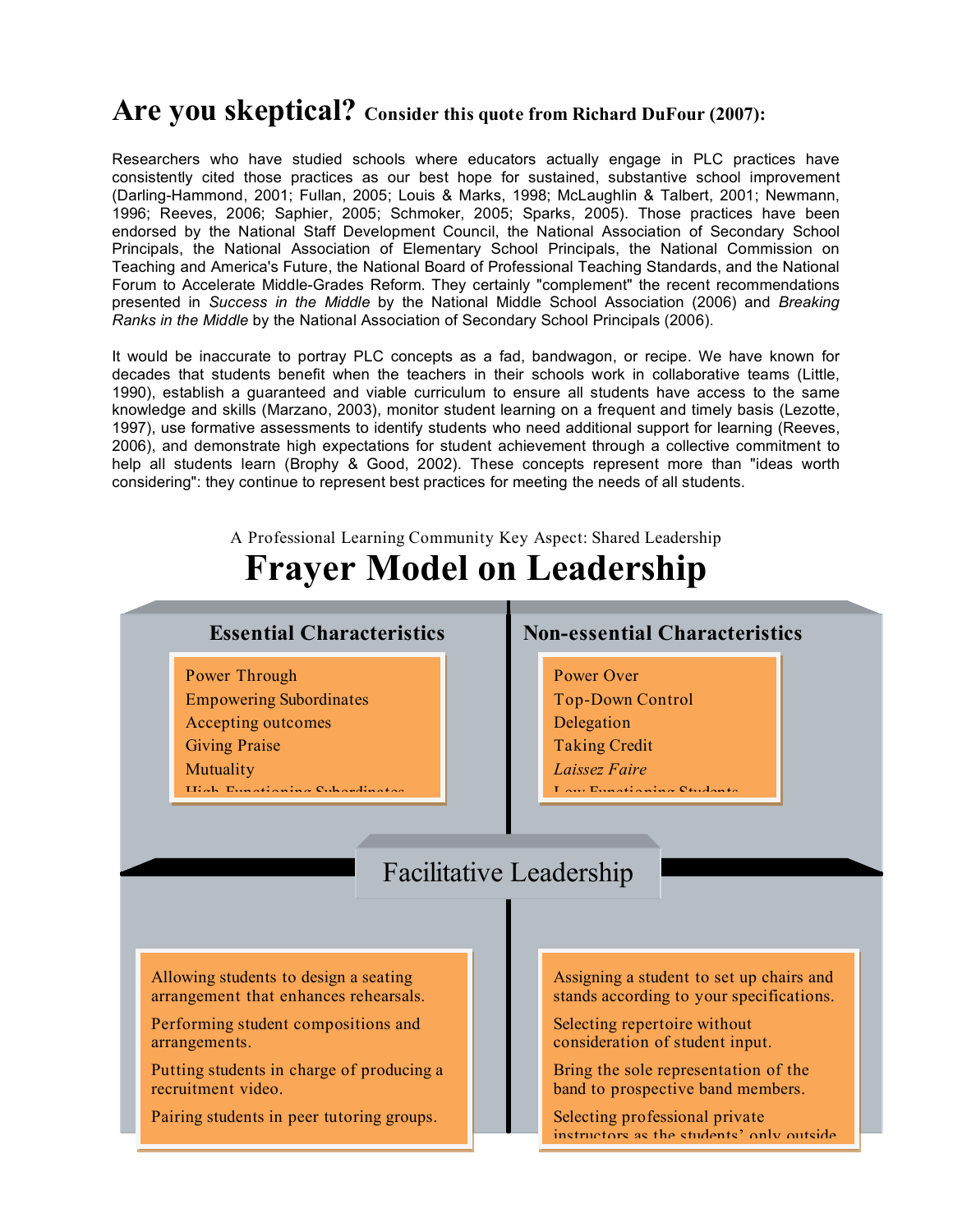## **Shared Leadership and Music Learning Shared/Facilitative Leadership and Music Learning:**

## \*\*\*\*\*\*\*\*\*\*\*\*\*\*\*\*\*\*\*\*\*\*\*\*\*\*\*\*\*\*\*\*\*\*\*\*\*\*\*\*\*\*\*\*\*\*\*\*\*\*\*\*\*\*\*\*\*\*\*\*\*\*\*\*\*\*\*\*\*\*\*\*\*\*\*\*\*\*\*\*\*\*\*\*\*

## **What is your Leadership Style?**

**Facilitative…………………………………………………………………Non-Facilitative**

| Teacher permits students<br>to function independently<br>within limits set by you. | Teacher presents<br>problems, gets<br>suggestions, and<br>makes decision. | Teacher presents<br>ideas and invites<br>questions. | Teacher makes and<br>announces decision. |
|------------------------------------------------------------------------------------|---------------------------------------------------------------------------|-----------------------------------------------------|------------------------------------------|
|------------------------------------------------------------------------------------|---------------------------------------------------------------------------|-----------------------------------------------------|------------------------------------------|

## **Your Leadership Style Helps To Determine the Strength Of Your Student Leadership!**

Band directors with greater facilitative leadership tend to have a greater amount of student leadership within their programs (Davison, 2007).

## **Consider the following:**

## The Student Musician Leadership Continua

1 2 3 4 5 6 7 8 9 10

## Social Dimension

| Student Sabotages the          | <b>Student Behaviors Fluctuate</b> | Student Facilitates a Growth in |
|--------------------------------|------------------------------------|---------------------------------|
| Organization's Social Dynamic. | According to Situation.            | the Organization's Social       |
|                                | Student is influenced easily.      | Dynamic.                        |

## Musical Dimension

| Student's Musicianship Hinders | Student's Musicianship is       | Student's Musicianship      |
|--------------------------------|---------------------------------|-----------------------------|
| the Ensemble's Performance.    | developing, and could affect    | demonstrates an appropriate |
|                                | group performance positively or | model for other students.   |
|                                | negatively.                     |                             |

## **Our goal is to move our students from left to right by being facilitative leaders and by using sound teaching practices.**